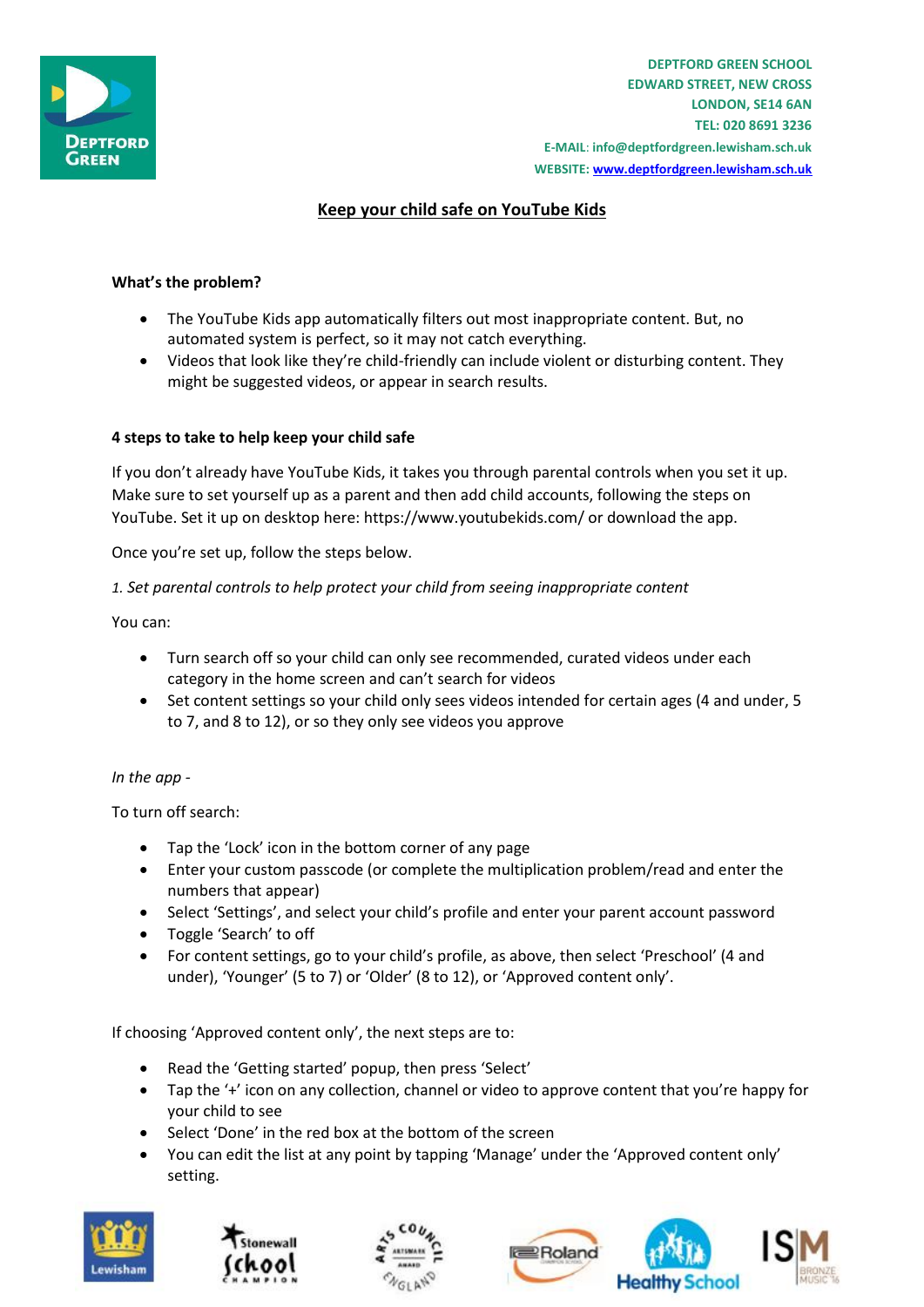

# *On desktop -*

To turn search off:

- Tap the 'Lock' icon in the top-right corner of any page
- Enter your custom passcode (or complete the multiplication problem/read and enter the numbers that appear) and click 'Submit'. This will take you into 'Settings'
- Select your child's profile and enter your parent account password
- Toggle 'Search' to off, so your child can only see recommended, curated videos under each category on the home screen

For content settings, go to your child's profile, as above, then:

- Under 'Content settings', click 'edit' next to your pre-selected content recommendation underneath
- Choose the age group and select 'Next'

### *2. Block videos or channels that you don't want your child to watch*

*In the app -*

- On the video page, tap the 3 dots ('more') next to the video
- Tap 'Block'
- Select 'Block this video' or choose 'Block this channel' to block the channel associated with the video
- Tap 'Block' again, then enter the numbers on the screen, or your custom passcode

### *On desktop -*

- In the video page, tap the 3 dots ('more') at the top of the video
- Tap 'Block video'
- Tap 'Block this video only' or choose 'Block entire channel' to block the channel associated with the video
- Tap 'Block' again, then enter the numbers you see written on the screen, or your custom passcode

### *3. Report inappropriate content*

- Tap the 3 dots ('more') in the watch page for the video you want to report
- Tap 'Report'
- Select the reason for reporting the video (inappropriate visuals, inappropriate audio, or other)
- Make sure your child knows how to do this too